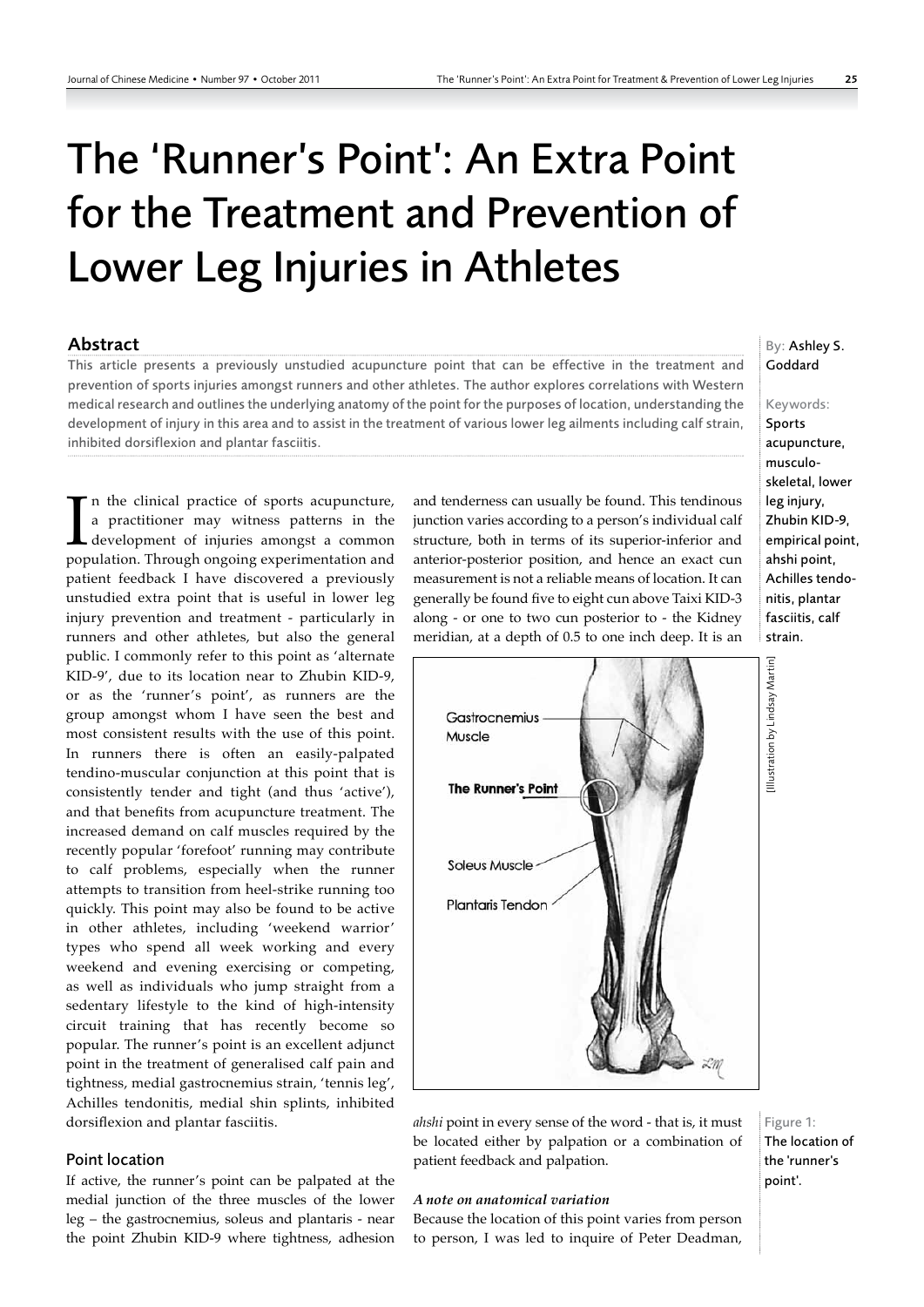*In runners there is often an easily-palpated tendinomuscular conjunction at this point that is consistently tender and tight.*

> the author of *A Manual of Acupuncture* (Deadman et al., 2007), about the location of Zhubin KID‑9 itself. In *Chinese Acupuncture and Moxibustion* (Cheng, 1987) the point is described as being located '5 cun directly above Taixi KID‑3 at the lower end of the belly of m. gastrocnemius, on the line drawn from Taixi KID‑3 to Yingu KID‑10'. Deadman et al. (2007) locate the point 'on the medial aspect of the lower leg, 5 cun superior to Taixi KID‑3, on the line drawn between Taixi KID‑3 and Yingu KID‑10, about 1 cun posterior to the medial border of the tibia', and thus make no mention of the gastrocnemius at all. Peter Deadman confirmed via email that 'the belly of the gastrocnemius varies so much from person to person, and perhaps from race to race that for the purposes of a textbook we decided to favour the measured location'. The 'runner's point' might therefore be seen as an alternate location of Zhubin KID‑9, although in some (but not all) individuals the point may actually coincide with the conventional location of Zhubin KID‑9 as described above.

#### *Location of surgical interventions in lower leg imbalances*

Upon further investigation into conventional Western medical research into tight calves and inhibited dorsiflexion, the runner's point ‑ with its variable location ‑ appears to coincide with a region targeted by a specific surgical procedure used to correct severe cases of such conditions. Gastrocnemius recession (as the procedure is called) is performed on individuals with calf tightness and inhibited dorsiflexion who have been unresponsive to non-surgical treatment with orthotic lifts, night splints, stretching techniques or manual therapy. The treatment involves the surgical release of the gastrocnemius tendon, and also sometimes separation of adhesions between the gastrocnemius and the belly of the deeper soleus muscle. According to a 2004 study (Pinney et al., 2004), 'The gastrocnemius release point was located an average of 18mm distal (range, 20mm proximal to 57mm distal) to the surface landmark created by the distal extent of the gastrocnemius muscle belly'. The region of incision thus appears to coincide closely with the location of the 'runner's point'. A 2007 study concluded that 'Understanding the variation of the gastrocnemius aponeurosis will aid the surgeon in choosing a recession technique, performing the procedure, and preventing iatrogenic complications'

(Blitz & Elliot, 2007). Acupuncturists similarly benefit from understanding such anatomical variations in relation to locating this ‑ as well as other ‑ traditional acupuncture points.

#### Anatomy of the 'runner's point'

What makes the runner's point so effective is that it affects a broader area than any single point in one of the individual muscles in the lower leg could. The posterior compartment of the lower leg is comprised of three muscles ‑ gastrocnemius, soleus and plantaris ‑ that interact with each other. The gastrocnemius muscle is the most superficial, and forms the bulk of the prominence of the calf. It is a two‑joint muscle that acts upon the knee and ankle, with primarily vertical fibres that contract to produce movement (for instance during running and jumping). It overlays the broader, flatter soleus muscle and its two heads end in a common aponeurosis which unites with that of the soleus to form the calcaneal tendon (Achilles' tendon). It is worth noting that the aponeuroses of the soleus and gastrocnemius lie adjacent to each other, but on contraction move in opposite directions, which creates friction between them and the potential for subsequent inflammation and adhesion (Bojsen‑Møller et al., 2004).

The third, lesser-discussed, muscle of the lower leg is the plantaris, a small, thin muscle with a long, thin tendon that originates from the lateral supracondylar line of the femur and the oblique popliteal ligament in the posterior aspect of the knee. This muscle courses distally in a medial direction across the popliteal fossa, between the popliteus muscle anteriorly and the lateral head of the gastrocnemius muscle posteriorly. In the midportion of the leg, the long thin tendon of plantaris passes between the gastrocnemius and soleus muscles in the region of the runner's point. The plantaris muscle is absent in seven to 10 per cent of the population (Standring, 2004), and while it appears to have little significant mechanical function, it is 'considered to be an organ of proprioceptive function for the larger, more powerful plantarflexors as it contains a high density of muscle spindles' (Andreo & Spina, 2004). Proprioception is the transmission of a sense of position for the whole or part of the body. Essentially, it is the neuromuscular foundation of physical coordination, balance and agility. Cultivating and maintaining proprioceptive skills is useful in both the prevention and treatment of injury. A recent German systematic review highlighted the value of neuromuscular training in preventing sports injuries, concluding that there was evidence for the effectiveness of proprioceptive/ neuromuscular training in reducing the incidence of certain types of sports injuries (Hubscher et al.,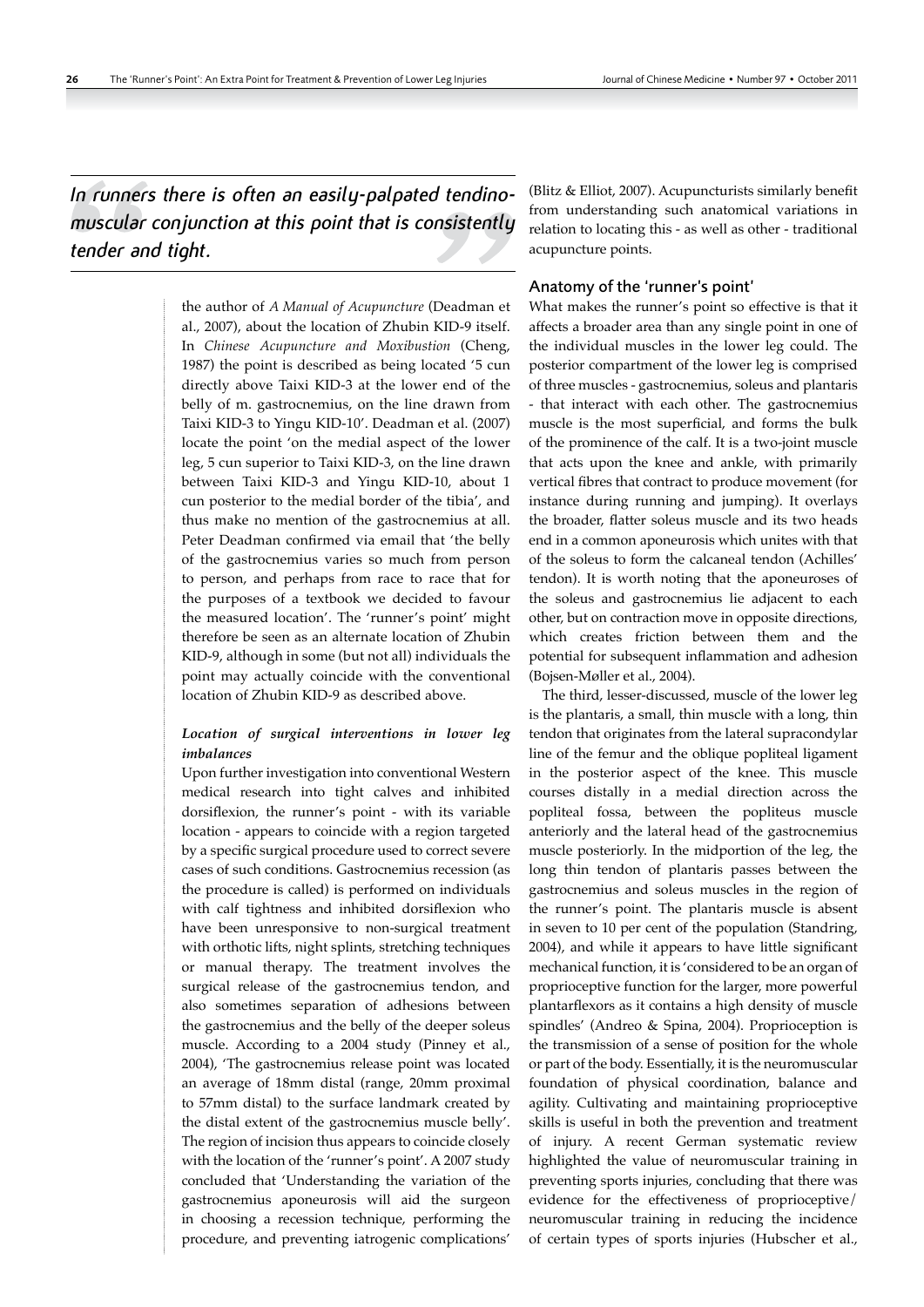2010). In another study, the effects of a home-based proprioceptive training programme on patients with lateral ankle sprain was analysed. Both the test and control groups received standard therapy, with the test group also receiving proprioceptive exercises. Those in the test group had a 35 per cent reduction in recurrence (Hupperets et al, 2009). For these reasons, maintaining the health, functionality and sensitivity of the plantaris muscle is likely to be useful in the overall treatment and prevention of injury.

#### Clinical applications

Each of the injuries described below has its own parameters for treatment, which may be effectively supplemented by the use of the runner's point in addition to the protocol selected by the individual practitioner.

#### **Calf strain**

Calf strain ‑ often called 'tennis leg' because of its prevalence in that sport ‑ is most commonly found in the medial head of the gastrocnemius, a muscle considered at high risk of strain because it crosses both the knee and ankle and has a high density of type-two fast-twitch muscle fibres (Brukner & Khan, 2002). Common causes of calf strain include sudden movements such as sprinting and jumping, as well as the repetitive stress of frequent uphill running, especially when there is a rapid increase in the intensity of training sessions.

#### **Inhibited dorsiflexion**

As mentioned above, friction and repetitive stress at the junction of the posterior lower leg muscles invites inflammation and adhesion. As a result the calf muscles may pathologically tighten, resulting in inhibited dorsiflexion, the motion by which proper deceleration occurs during walking or running through absorption of the impact of the foot on the ground. Lack of dorsiflexion decreases the ability of the foot and ankle to absorb shock, which in turn may cause ankle stiffness, knee and/or hip pain. In the experience of the author orthopaedic testing before and after treatment using the runner's point tends to show an increase in flexibility immediately after needling.

#### **Plantar fasciitis**

Because some fibres of the Achilles tendon continue beyond its insertion into the posterior calcaneus to where the plantar fascia inserts into the plantar surface of the calcaneus, increased tension in the Achilles tendon is frequently associated with strain in the plantar fascia (Cheung et al., 2006). Furthermore, a 2011 study concluded, 'Limited ankle dorsiflexion is commonly associated with plantar fasciitis and more *Maintaining the health, functionality and sensitivity of the plantaris muscle is likely to be useful in the overall treatment and prevention of injury.*

than half of these patients had evidence of an isolated gastrocnemius contracture' (Patel & Digiovanni, 2011). Releasing the strain in the Achilles tendon via the runner's point can be beneficial in the treatment of plantar fasciitis ‑ just like surgically lengthening the Achilles tendon and calf muscles via gastrocnemius recession ‑ although acupuncture is obviously much less invasive.

#### **Medial shin splints**

There is considerable debate regarding the aetiology of medial tibialis stress syndrome (MTSS), the current medical label for medial shin splints. Detmer (1986) proposed that MTSS was caused by the application of traction stress on the periosteum by the medially arising fibres of the soleus muscle. According to a 2008 study on the prevention of MTSS, although experts do not agree on a specific cause of MTSS they 'appear to agree [that] the soleus muscle is involved in MTSS somehow' (Craig, 2008). Treatment of the runner's point can alleviate the strain placed on the posterior tibia at the region of the insertion of the soleus, specifically the fibres that connect soleus to the periosteum of the tibia (Kortebein et al., 2002).

#### **Preventive needling**

It has become customary in my clinical practice to check this point on athletes who run and jump as part of their sport. It is, of course, impossible to know how effective pre‑emptive treatment is, as we cannot evaluate the outcome of not needling a point. I therefore only have anecdotal evidence of the effectiveness of needling this point via the subsequent decrease in pain reported by the patient, the reduction in tension and knottedness upon palpation, as well as the less frequent occurrence of pathology together with emphatic patient testimonials that the point is effective. For example, one patient ‑ a former USA masters‑level track and field 400 metres champion ‑ had struggled with recurrent Achilles tendon problems and severe ongoing calf tightness that was inhibiting his training. Since regularly checking and treating the runner's point, his calf tightness no longer progresses beyond a minimal level and his training is no longer interrupted. While other points are always included in my treatments, patients have begun to refer to this point by name in my office.